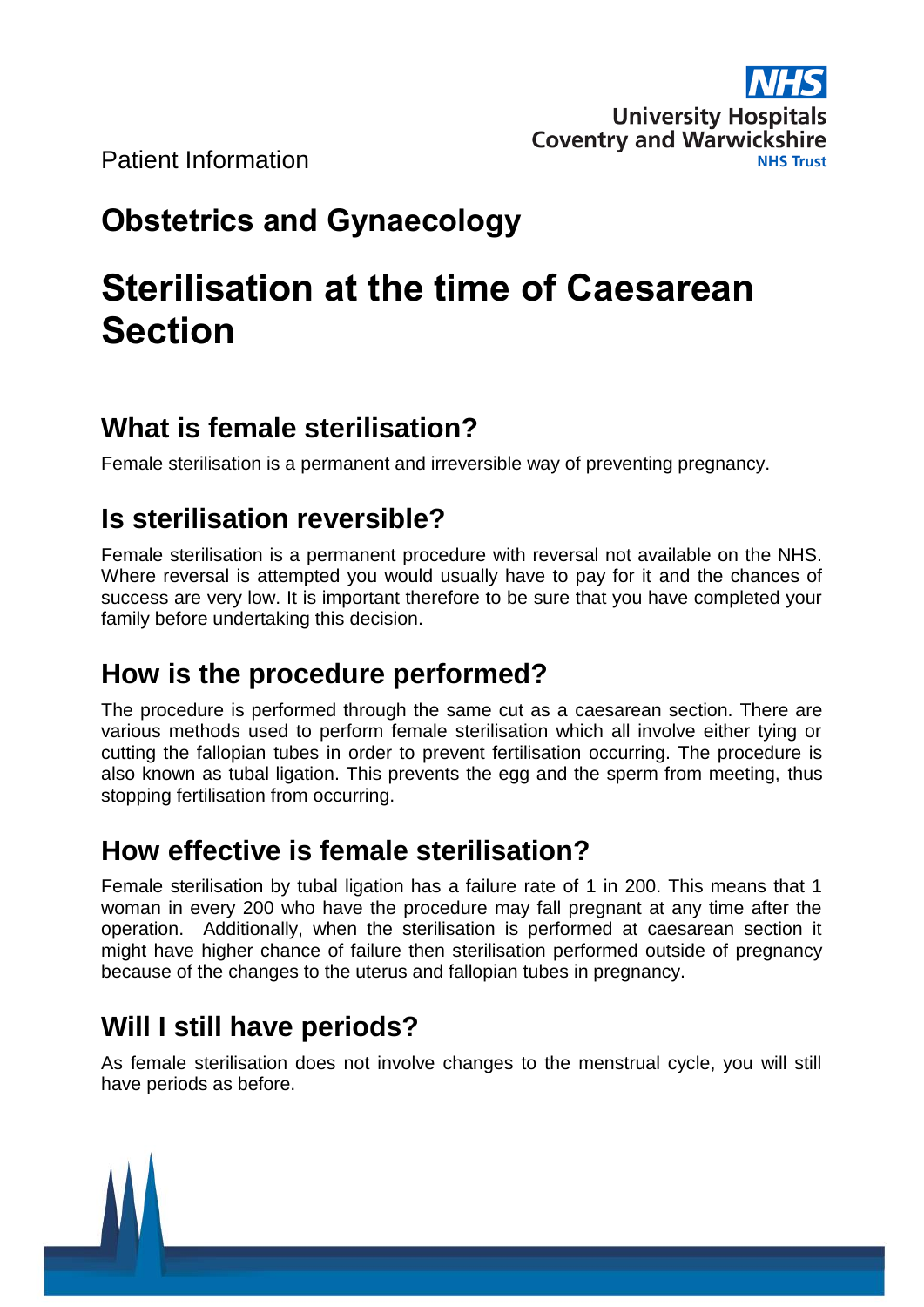#### **What are the risks?**

If performed at the same time as a caesarean section many of the risks of sterilisation will be the same. These can be found on the information leaflet for caesarean section. Undergoing sterilisation at the time of caesarean section does not increase the risk of your caesarean section. Risks that are specific to the sterilisation procedure include:

- The procedure is permanent and not reversible:
- There is a failure rate of 1 in 200 as discussed above;
- If a woman does fall pregnant after sterilisation there is a risk that the pregnancy may develop in the fallopian tube. This is called an ectopic pregnancy and may be life threatening.

#### **What happens if I fall pregnant after sterilisation?**

As described above if you fall pregnant after sterilisation you are at increased risk of an ectopic pregnancy. It is important if you do miss a period that you perform a pregnancy test. If the pregnancy test result is positive you should seek early medical advice as you will need a scan in early pregnancy to identify where the pregnancy is.

## **Consent for sterilisation**

Given the permanent nature of sterilisation it is not possible to get your consent for the procedure on the same day as your caesarean section if the procedure has not previously been discussed with you. This is because it is really important that you have time to consider your options and discuss these with your partner.

### **Will the procedure be performed?**

If you have requested sterilisation at the time of caesarean section it may not always be possible to perform this. This may happen if your caesarean section has to be performed as an emergency rather than as a planned operation or if there is a complication during your caesarean section that makes this not possible.

### **What are the alternatives?**

It is important that you know that there are many alternatives to female sterilisation some of which may be more effective at preventing pregnancy. These include:

- **Male Sterilisation:** this is called a vasectomy. It is usually performed under a local anaesthetic and has a lower failure rate then female sterilisation. Male sterilisation has a failure rate of 1 in 2000, therefore meaning that it has a higher chance of success than female sterilisation. If you are in a long term relationship you and your partner may want to consider both forms of sterilisation and decide which is best for you.
- **Contraceptive methods** including the progesterone intra-uterine system, progesterone-only contraceptive pill, oestrogen-only contraceptive pill, condoms, etc.